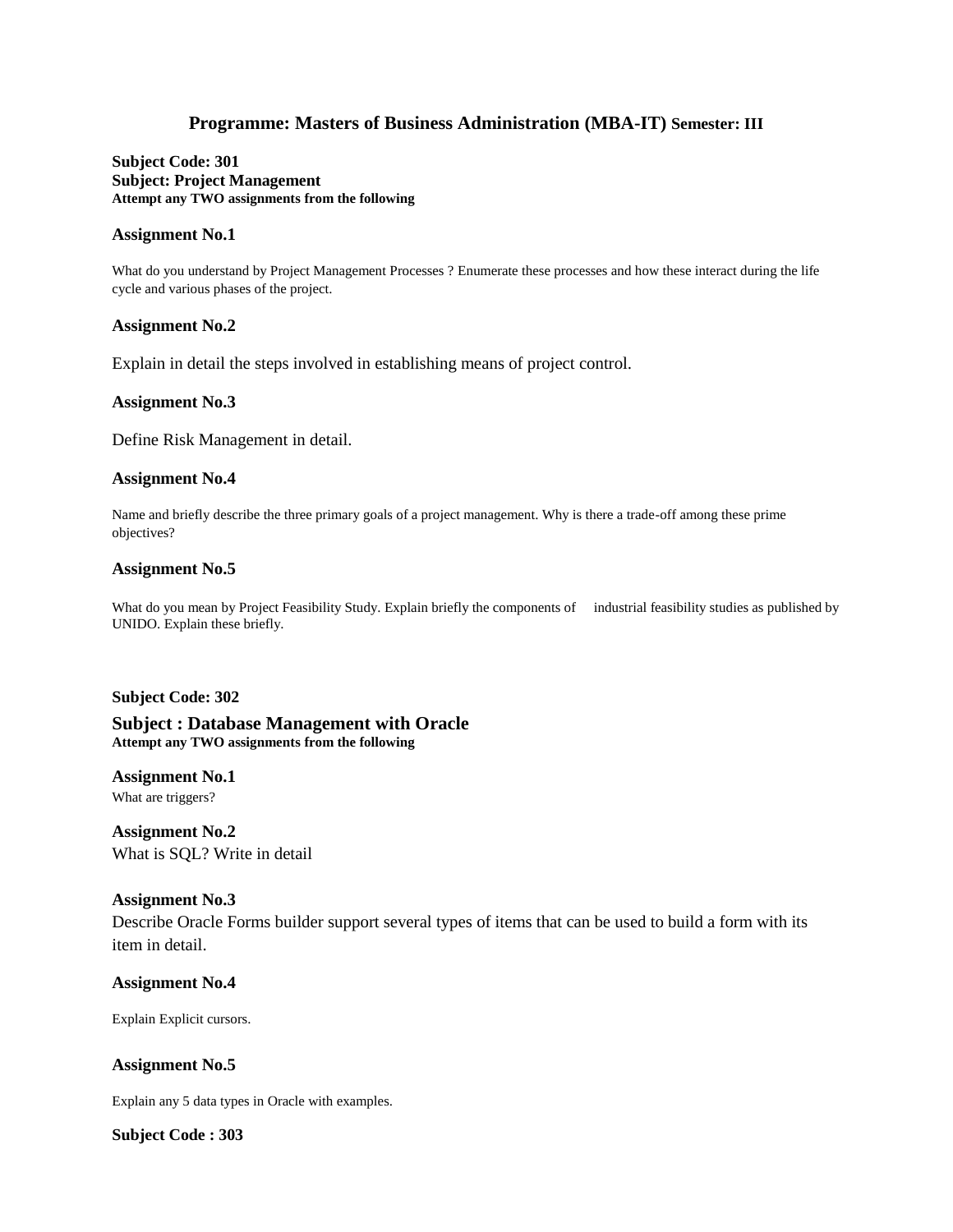## **Subject : Programming with C++ Attempt any TWO assignments from the following Assignment No.1**

Write down the short note: (any four)

- 1. Virtual Function
- 2. Arrays in C++
- 3. Constructor & Destructor
- 4. Manipulators
- 5. Visibility Mode

# **Assignment No.2**

Describe operator overloading through example.

### **Assignment No.3**

What is the significance friend function in C++? Explain its characteristics and features in detail. **Assignment No.4**

Write down the short note: (any four)

- **1.** Object Classes
- **2.** Scope resolution operator
- **3.** Abstract classes
- **4.** Access specifies
- 5. Static data member and static member function

### **Assignment No.5**

**A.** Write down the characteristics of object oriented programming. **B.** Write a program in C++ to implement hybrid inheritance.

**Subject Code : 304 Subject : Marketing Management & Research Attempt any TWO assignments from the following Assignment No.1** 

Write importance of marketing research process? Write its scope, types and functions in detail?

### **Assignment No.2**

Which factors would you consider while designing a questionnaire for any Two of the following:

- i) Feasibility survey of a cyber café.
- ii) A new product development of a FMCG company.
- iii) Demand Estimation for computer stationary in Pune.

### **Assignment No.3**

Write explanatory notes on the following. iii) Market Leadership iv) Integrated Marketing Approach